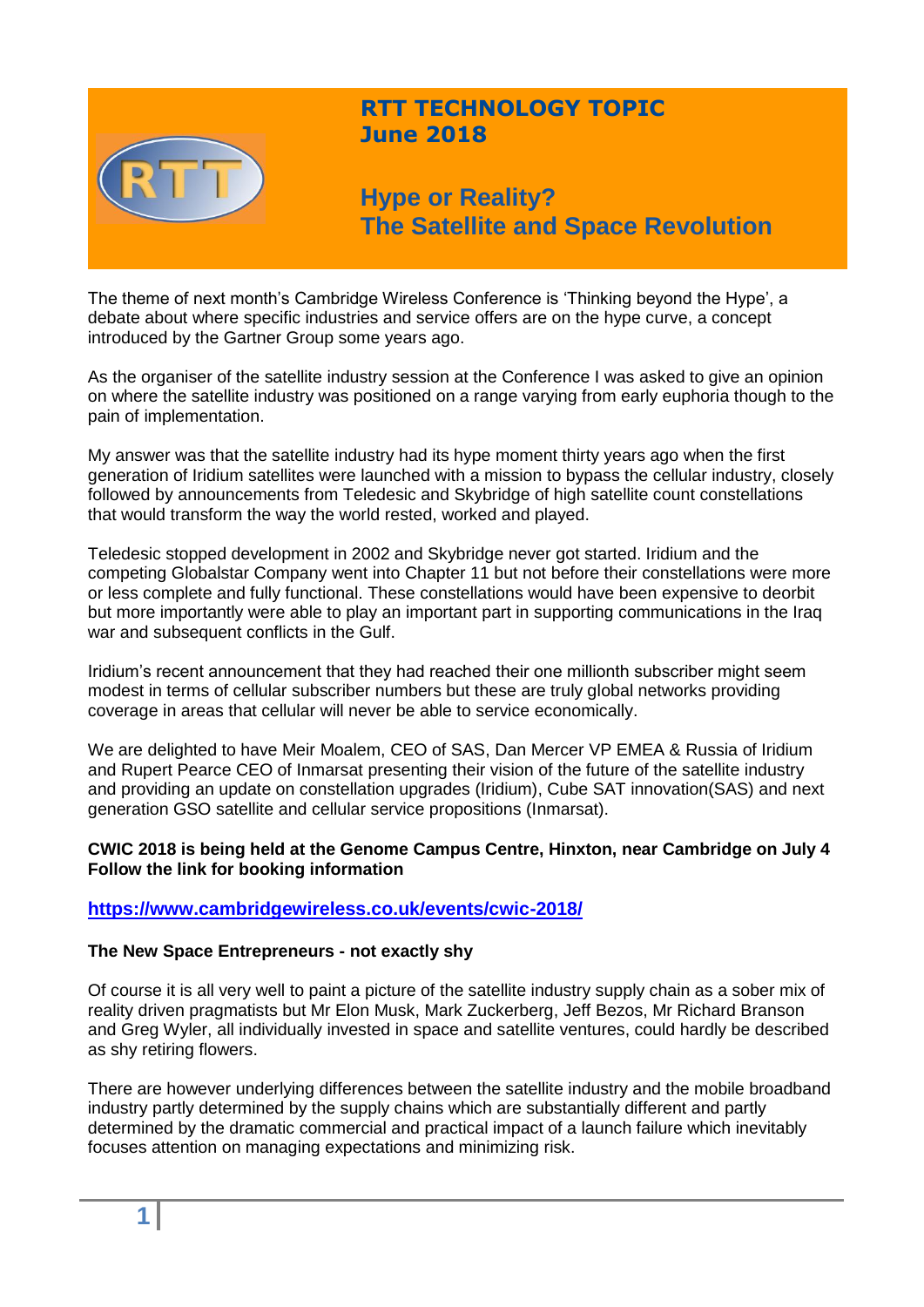For this reason, companies such as Mr Musk's Space X are cautious when talking about future launches though happy to keep us posted when things go well which at the moment is most of the time. The five Falcon pay-load lifts for Iridium so far this year (ten satellites at a time) is not hype but a genuine first in space history.

Can a handful of 'new space' entrepreneurs change the future of an industry? Well Mr Ford certainly made an impact on the car industry and the approach taken, a combination of materials and manufacturing and market innovation, is not dissimilar to the innovation being implemented by Space X (Mr Musk), Blue Origin (Mr Bezos), Virgin Galactic (Mr Branson) and OneWeb, (Mr Wyler).

Twenty years ago Motorola set a new benchmark with a horizontally integrated production line capable of producing a satellite in 4.3 days. The Airbus production lines being built for OneWeb in Toulouse and Florida by Airbus are designed to produce 15 satellites a week. Again this is not hype but an evolved approach to satellite manufacturing that draws on the production capabilities needed to produce the A330 range of aircraft supported by an annual manufacturing investment of \$150 million euros.

There is of course a substantive difference in volume between the satellite industry supply chain and the mobile vendor supply chain, dimensioned to produce millions of base stations per year and billions of user devices. Lockheed Martin produces hundreds of fighter aircraft but at \$90 million dollars for one F35 this is never going to be a volume focussed business.

However there are common interests between these two traditionally separate industrial sectors based on different but mutual needs. The satellite industry supply chain would benefit from scale as a mechanism for defraying escalating R and D costs, the F35 has cost \$1.3 trillion dollars so far and is \$400 billion dollars over budget. In parallel, the mobile broadband industry needs to reduce the cost of geographic delivery.

There are other interested industries and potential stakeholders including the automotive industry and the web scale majors such as Google (the Alphabet Group), Apple, Facebook and Amazon (the GAFA Quartet) and their emerging Asian competitors, Ali Baba and Ten Cent.

Toyota has a major ongoing programme to implement satellite connectivity into their next generation cars with Kymeta as a partner. Their automotive supply chain, specifically the automotive radar supply chain, has deep expertise in angle of arrival algorithms that are directly applicable to next generation 5G and satellite beam forming.

Car companies and web scale companies have scale, market reach and cash.

Apple could acquire all of the world's satellite operators, paying a 25 per cent premium on present combined enterprise value with a minimal impact on its existing cash reserves. The Alphabet Group (Google's parent company) could do the same and buy the world's satellite TV companies as an added extra.

This of course would be unlikely given present regulatory and competition policy but it makes the point that cash remains king particular when the takeover target, in this case the satellite industry, is fully geared and in the case of Intelsat, over geared and it would provide the web scale majors with direct access and real time visibility to their customers and internet enabled devices.

Our colleague Mr John Tysoe at The Mobile World (MOWO) has written a riveting chapter (Chapter 11 naturally) on these changing financial dynamics in our new book 5G and satellite spectrum and standards, available for shipping at the end of this month. If you order now you can still get the pre-publication discount. (See below).

In the meantime we hope to see you at the Satellite Session at CWIC on the  $4<sup>th</sup>$  July.